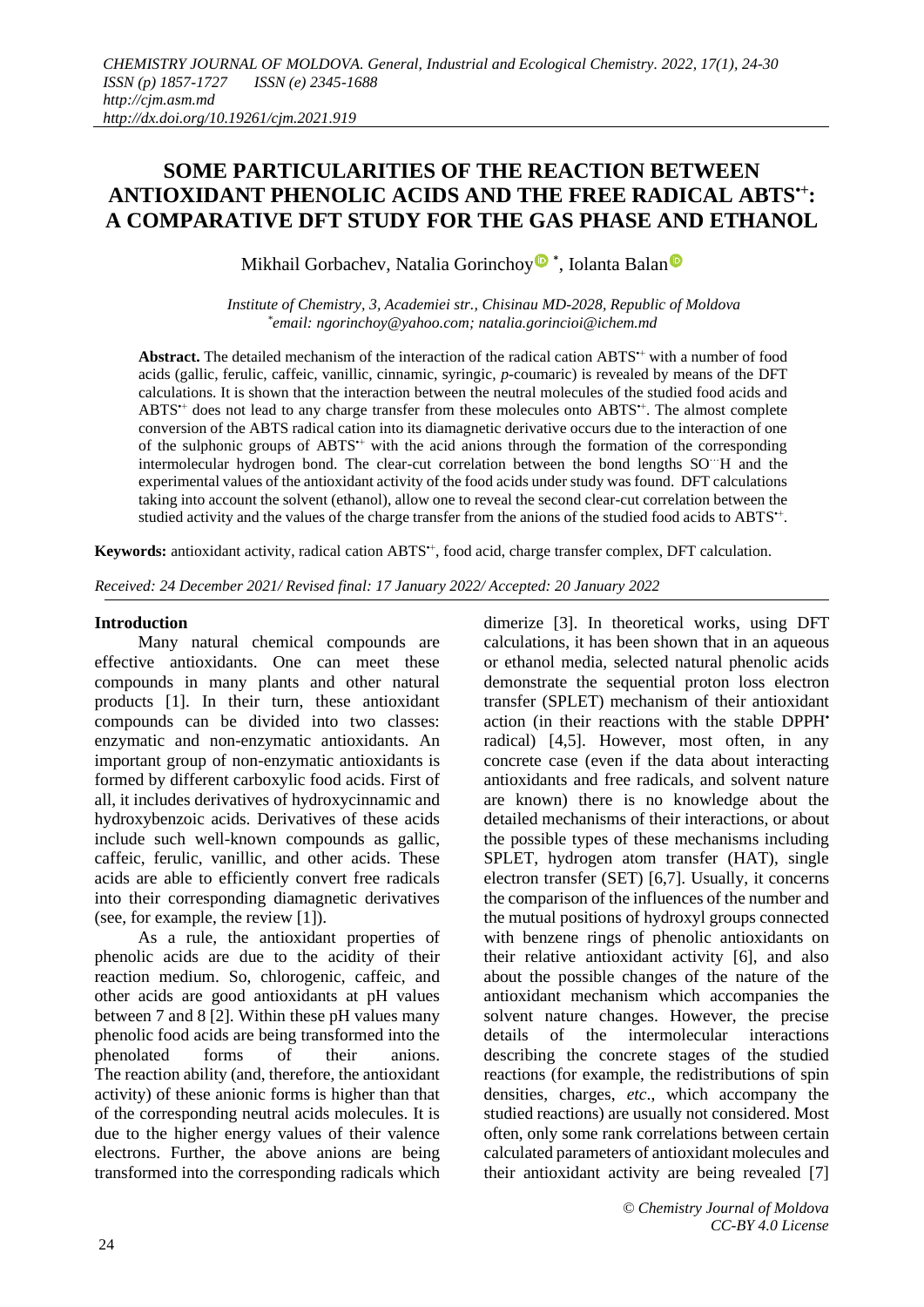with the corresponding conclusions that the studied antioxidant activity of phenolic acids and related substances must be based on taking into account molecular particularities for each of the studied compounds. Here it is also to be noted that the data regarding the details of the possible mechanism of antioxidant action of phenolic compounds scavenging the stable cation-radical ABTS•+ are practically absent in the known literature sources. Obviously, the given situation is mainly connected with different experimental difficulties which accompany the ABTS assay [8,9].

Thus, bearing in mind all the above reasons, the aim of the present work consists in the attempt to reveal (using DFT calculations) the detailed mechanism describing the interaction of the food acids with the radical cation ABTS<sup>\*\*</sup>.

### **Computational details**

All the electronic and geometry characteristics of the molecules of the studied food acids and their complexes with ABTS•+ have been calculated by means of the DFT method using the Becke's three-parameter nonlocalexchange functional [10] with the corresponding correlation functional proposed by Lee, C., Yang, W. and Parr, R.G. (B3LYP) in [11]. The full geometry optimization of the investigated compounds was carried out with the 6-31G\* basis sets [12] which include polarization functions for all the atoms in the systems under consideration. All the studied molecular systems possessing unpaired electrons have been calculated by means of the unrestricted B3LYP method (UB3LYP). The calculations were performed by using of the GAUSSIAN09 program package [13]. The effect of the solvent (ethanol) on the electronic distribution in the studied molecular systems was taken into account using the IEFPCM model. This model is present as a standard option in the GAUSSIAN09 program package.

### **Results and discussion**

In order to reveal the particularities of the interaction between the food acids and the radical-cation ABTS<sup>\*+</sup> it is necessary to define the structure of this radical. First of all, it should be taken into account that the cation-radical of the 2,2ʹ-azino-bis(3-ethylbenzothiazoline-6-sulphonic acid) (ABTS) is being formed by the redox reaction between the diammonium salt of this acid and potassium persulphate [14,15]. That's why our calculations were started with the neutral diammonium salt of ABTS, which is shown in Figure  $1(a)$ . The end point of its geometry optimization is shown in Figure 1*(b)*. One can easily see that two protons belonging firstly to the corresponding NH<sub>4</sub><sup>+</sup> cations have passed from these cations to the anion  $ABTS<sup>2</sup>$ . Thus, the end system is formed by the neutral molecule of ABTS and the two ammonia molecules. Further, after oxidation of neutral molecule of ABTS by potassium persulphate, it transforms into the cation-radical ABTS<sup>+</sup>. In order to verify that the above protons also enter the structure of the cation-radical we have optimized the system  $(NH_3)_2$  ABTS<sup> $+$ </sup>. Calculations show that these two protons remain in the structure of the cation-radical ABTS•+ and do not go back to the molecules of NH3.

The O-H bond lengths are equal to 1.04  $\AA$ and 1.08 Å for the neutral molecule of ABTS and for its cation-radical, respectively. Thus, in all the following calculations we have used the structure of the cation-radical ABTS•+ shown in Figure 1*(b)* (without the two molecules of  $NH<sub>3</sub>$ ).

The single occupied molecular orbital (MO) of the cation-radical ABTS<sup>++</sup> is shown in Figure 2. One can see that, firstly, this MO is a MO of  $\pi$ -type and, secondly, it covers all the atoms of the planar part of ABTS<sup>+</sup>. Thus, any atom belonging to the planar system of ABTS<sup>++</sup> can interact with an antioxidant molecule. This fact essentially complicates the identification of specific atoms of ABTS<sup>++</sup> that could interact with an antioxidant molecule.



**Figure 1. Formation of the cation-radical ABTS•+ from the diammonium salt of ABTS; the initial diammonium salt of ABTS: the neutral system**  $[(NH_4^+)_{2}ABTS^2](a)$ **; the end optimized system: neutral molecule of ABTS and two ammonia molecules** *(b)***.**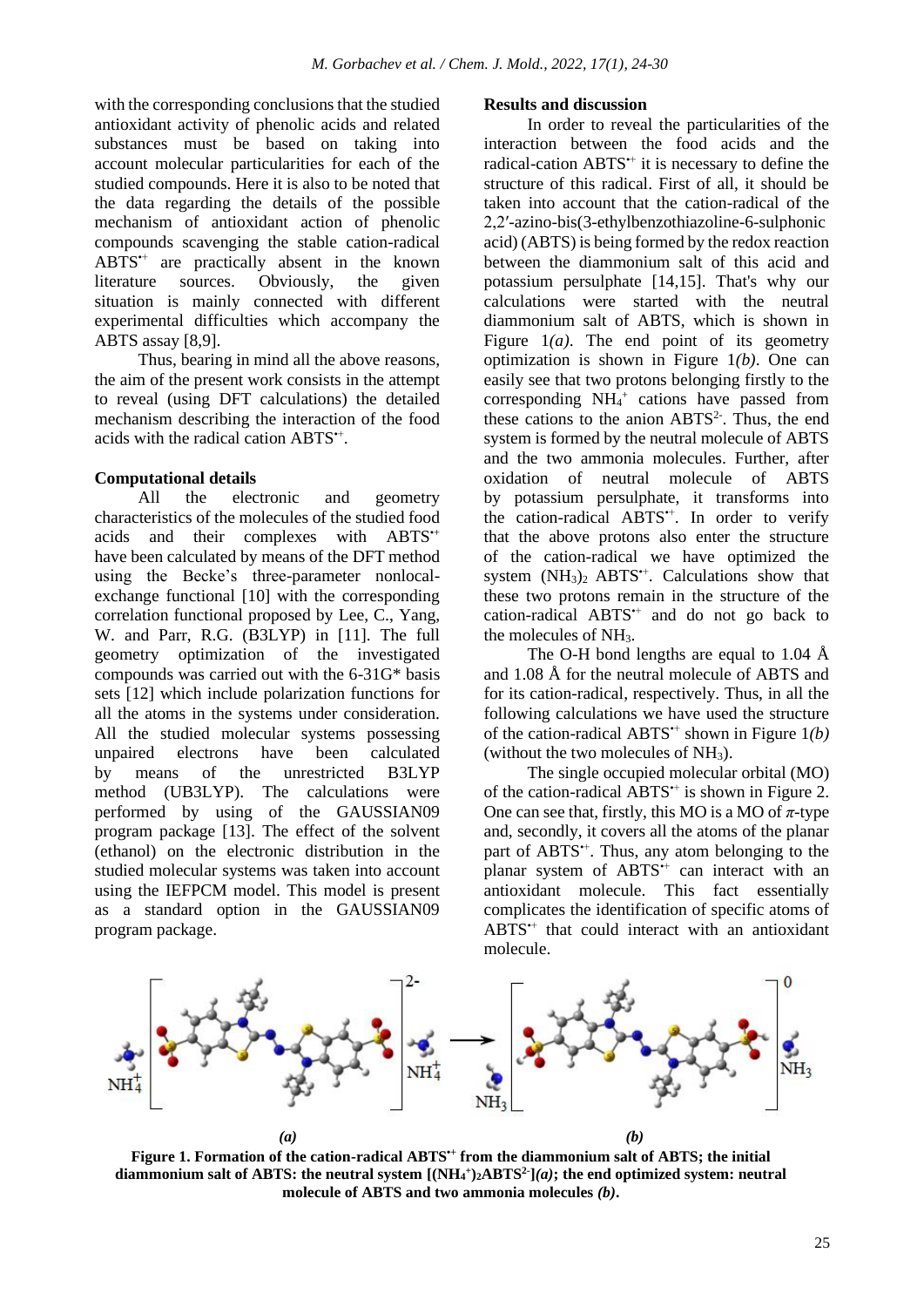It is clear that the above definition requires the corresponding theoretical investigation of different types of mutual disposition of ABTS<sup>++</sup> and an antioxidant molecule. It is to be noted here that in the present work we consider the such experimentally well-known food antioxidant acids as gallic, caffeic, ferulic, vanillic, and other acids which transform ABTS<sup>++</sup> in its diamagnetic derivative [16]. Since the results obtained are similar for all the above acids, for the sake of simplicity, we will consider the possible mechanism of their interaction with the radical ABTS•+ using gallic acid as an example.

Figure 3 show the two different types of the interaction between ABTS<sup>++</sup> and a neutral molecule of gallic acid. The interaction of the first type (Figure 3*(a)*) describes the case when the molecule of gallic acid is over the plane part of ABTS<sup> $\dagger$ </sup>. The interaction of the second type (Figure 3*(b)*) involves one of the sulphonic groups of ABTS<sup>\*+</sup>. One can see that in both these cases there is no any electronic density transferred from the molecule of gallic acid onto ABTS•+. The MOs corresponding the unpaired electron of ABTS<sup>++</sup> remain localized on the atoms of its planar part as it was in the case of the free ABTS<sup>++</sup> radical (Figure 2).

Since the above study of the interaction of the ABTS**•+** radical cation with neutral molecules of the food acids did not reveal the appearance of a chemical bond between them (no bonding molecular orbitals responsible for charge transfer were formed), we have undertaken a study of the interaction of the ABTS**•+** with the anions of these acids. Figure 4 show the MO which describes the distribution of the electronic density of the unpaired electron for the system:  $ABTS^+$  in the presence of the gallic anion.

One can see that in the first case (Figure  $4(a)$ ), when the anion of the acid is situated over the plane atomic system of ABTS<sup>++</sup>, there is a clear-cut transfer of the electronic density from this anion onto ABTS**•+**. However, this transfer is not complete: some part of the electronic density of the unpaired electron remains on ABTS**•+**. The calculations have shown that the residual charge on the gallic anion equals to -0.507 ē; accordingly, the structural fragment of ABTS<sup>++</sup> has the residual charge  $+0.507$   $\bar{e}$ .

The second possibility of the interaction between  $ABTS^+$  and the anion of gallic acid is being realized by means of the formation of the intermolecular hydrogen bond connecting the OH group of the  $SO<sub>3</sub>H$  group of  $ABTS^+$  with one of the oxygen atoms of the carboxyl group of the anion (Figure 4*(b)*). Obviously, that in this case, the charge transfer that occurs from the anion to ABTS<sup>++</sup> is almost complete.

Figure  $4(b)$  shows that the unpaired spin electron density of the system  $[ABTS^+$  and gallic anion] which, prior to the interaction, was localized wholly on the radical ABTS<sup>++</sup> (Figure 2), after interaction is localized on the anionic structural fragment of the complex. The residual charge of the gallic anion in this case equals to -0.120 ē (accordingly, the structural fragment of ABTS<sup> $+$ </sup> has the charge  $+0.120$   $\bar{e}$ ). In other words, the interaction of the radical cation  $ABTS^{+}$  and the gallic anion results in the neutral ABTS molecule and the radical derivative of gallic acid.



**Figure 2. The spatial distribution of the electron density of the unpaired electron in ABTS•+ .**



*(b)*

**Figure 3. The electron density distribution in the system ABTS•+ and gallic acid for two different types of the interaction between ABTS+• and a neutral molecule of gallic acid: the molecule**  of the acid is over the plane of  $ABTS^+(a)$ ; **the molecule of the acid is connected with one of the sulphonic groups of ABTS•+** *(b).*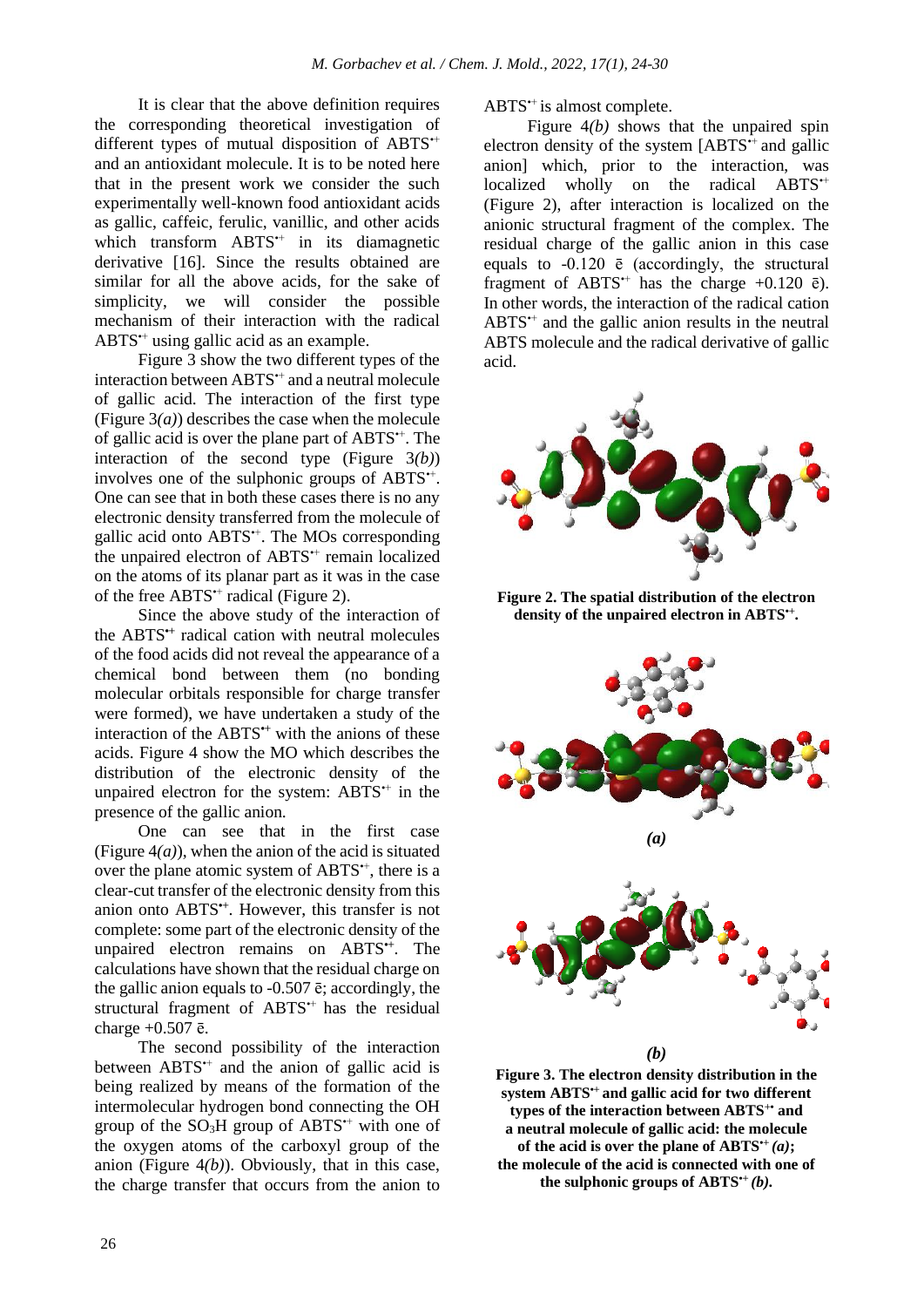For the system shown in Figure 4*(b)*, the calculated by the DFT UB3LYP method values of spin densities also confirm the charge transfer from the gallic anion to the ABTS<sup>\*+</sup>. If in the case of the free ABTS<sup>\*+</sup> radical (Figure 3) the summarized value of the spin density on its four nitrogen atoms and its two sulphur ones (belonging to the heterocycles) equals to 0.873, for the given system (Figure 3) the value of the summarized spin density on the above-mentioned six heteroatoms is only 0.218. At the same time, for this system the summarized spin density on its structural fragment formed from the former gallic anion is equal to 0.782.

Molecular orbital aspects connected with charge transfer from the gallic anion to ABTS<sup>++</sup> can be understood based on the analysis of the occupied MOs of the active valence zone of the [ABTS<sup>++</sup> and gallic anion] complex. It was found that the bonding double-occupied HOMO-1 of the entire complex (Figure 5) which is formed due to the interaction between one of the HOMO electrons of the gallic anion with the unpaired electron of the ABTS<sup>++</sup> radical cation (*via* the oxygen atom of the corresponding sulphonic group of  $ABTS^+$ ), just provides the transfer of electron density from the anion to the ABTS<sup>++</sup> radical.



*(b)*

**Figure 4. The electron density distribution in the system [ABTS<sup>++</sup> and gallic anion] for two different types of the interaction between ABTS<sup>** $++$ **</sup> and the gallic anion: the anion is over the plane of ABTS** $^{\text{++}}(a)$ **;** the anion is connected with one of the sulphonic groups of  $ABTS^+(b)$ .



**Figure 5. The HOMO-1 of the complex [ABTS•+ and gallic anion] formed by the one electron transfer from the double-occupied HOMO of the gallic anion to the single-occupied HOMO of ABTS•+ .**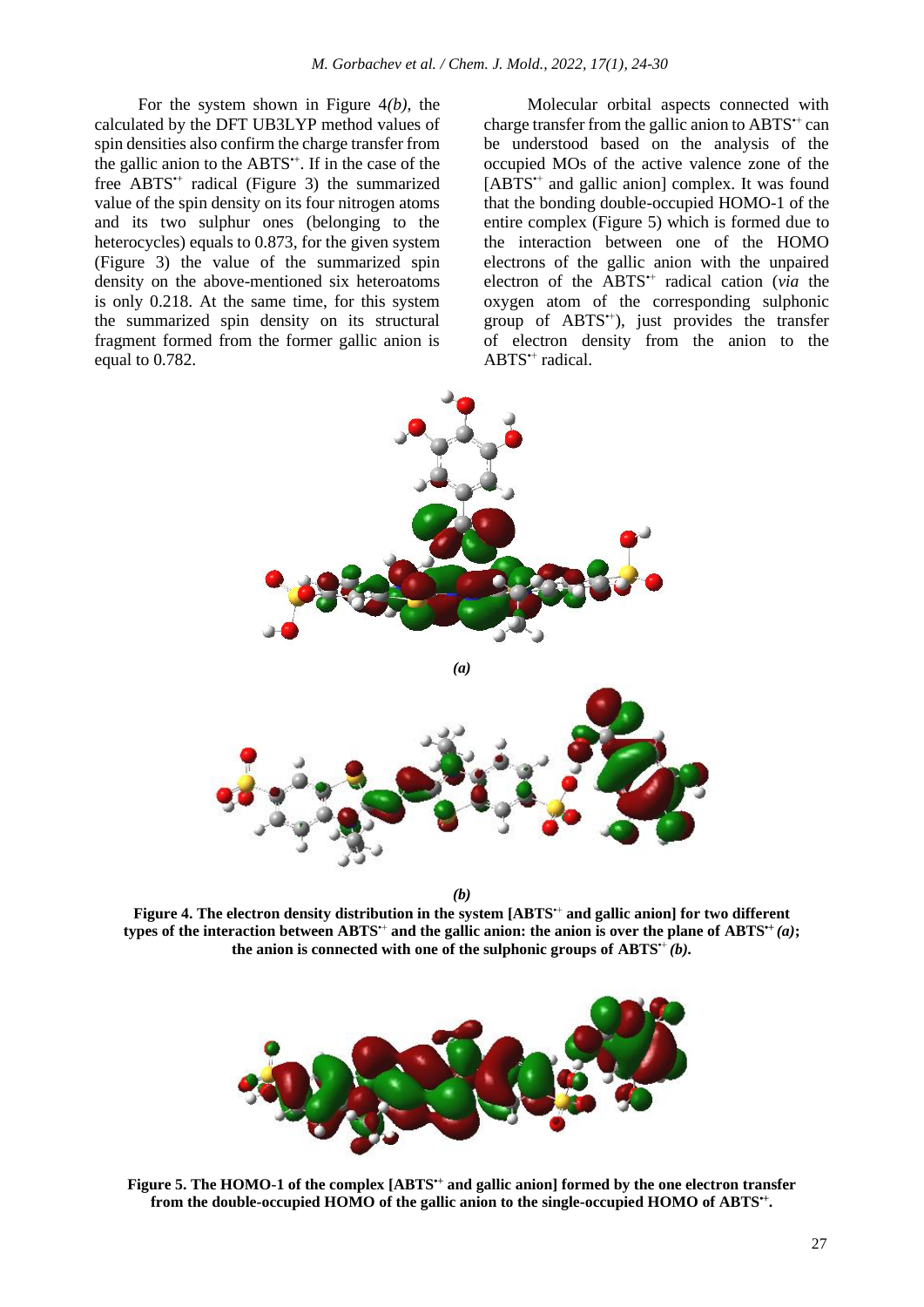The same molecular orbital nature of the formed complexes [ABTS<sup>++</sup> and an anion of an acid] by means of one-electron charge transfer occurring between the HOMOs of the studied anions and the HOMO of ABTS<sup>++</sup> (and the corresponding creation of the common HOMO-1 molecular orbitals of the given complexes) were found for all of the studied food acids. As in the above-considered case of gallic acid, all these complexes contain the intramolecular hydrogen bonds between their anionic fragments and one of the sulphonic groups of ABTS<sup>\*\*</sup>. In this connection it seems very important to reveal a possible correlation which could take place between the properties of the formed hydrogen bonds and the experimental values of the antioxidant activity of the studied food acids in their interactions with ABTS<sup>++</sup>. Such a correlation was revealed using multiple regression analysis. Table 1 contains the experimental values of *IC<sup>50</sup>* for a number of food acids (*IC<sup>50</sup>* is the concentrations of the food acids which lead to 50% disappearance of the colour of the standard ABTS<sup>\*+</sup> solution) side by side with the defined by our DFT calculations values  $R_{O<sub>H</sub>}$  of the distances H---O of the above-mentioned intermolecular hydrogen bonds within the systems [ABTS•+ and anion]. Here the hydrogen atom H belongs to the sulphonic group of ABTS<sup>++</sup> and the oxygen atom O is one of the carboxyl oxygen atoms of the anion.

Comparing the values  $IC_{50}$  and  $R_{O-H}$  from Table 1 one can conclude that there is a clear-cut correlation between these two sets of data. It is easy to see that the most active acids (para-coumaric, gallic and ferulic) are being characterized by the highest values of  $R<sub>O-H</sub>$ . In general, higher values of  $R<sub>O-H</sub>$  correspond to the higher values of the antioxidant activity of the acids (the lower values of *IC50*). As the anions in the systems [ABTS<sup>++</sup> and anion] are in fact converted into neutral radical derivatives of the anions of the studied acids, so the increase in the

quantity  $R<sub>O-H</sub>$  means the higher ability of the system [ABTS<sup>++</sup> and anion] to decay. This decay leads to the formation of the colourless diamagnetic molecule of ABTS and the corresponding newly formed (from the considered anion) radical. Subsequently, these radicals, whose charges are almost zero, can easily dimerize.

|                                                       | Table 1 |
|-------------------------------------------------------|---------|
| Experimental values of $IC_{50}$ [16] and calculated  |         |
| distances $RO$ $_{\rm H}$ for the studied food acids. |         |

| ulstances AO h Tol The studied Tood acids. |                    |             |  |  |
|--------------------------------------------|--------------------|-------------|--|--|
| <b>Phenolic Acid</b>                       | $IC_{50}(mmol/mL)$ | $R_{O-H}(A$ |  |  |
| $p$ -Coumaric                              | 8.21               | 1.667       |  |  |
| Gallic                                     | 8.85               | 1.664       |  |  |
| Ferulic                                    | 9.47               | 1.633       |  |  |
| Syringic                                   | 13.97              | 1.595       |  |  |
| Caffeic                                    | 18.04              | 1.593       |  |  |
| Vanillic                                   | 132.10             | 1.589       |  |  |
| Cinnamic                                   | 342.46             | 1.579       |  |  |

It should also be noted that the  $R<sub>O-H</sub>$  value describes not only the strength of the hydrogen bond, but also the spatial distance between the two parts of the charge transfer complexes under study, namely, between the radical ABTS<sup>++</sup> and the corresponding structural fragments of the food acids' anions.

Obviously, the values of the indicated spatial distances in these complexes may depend on the redistribution of the electron density arising after charge transfer from the studied anions to the radical ABTS•+. Thus, it was assumed that the quantities *IC<sup>50</sup>* can also correlate with the residual charges on the structural fragments of the above complexes (which, previously belonged to the corresponding anions) as well as with the values of the transferred electron density. These DFT calculated values of the given charges are presented in the third column of Table 2. It can be seen that there is no correlation between these values and the corresponding values of *IC50*.

*Table 2*

**Residual charges on former anions' fragments and charge transfers from the anions of the studied food acids to ABTS**•+ **in the gas phase and in ethanol.**

| of the studied food acros to trib FS - in the gas phase and in cenanon |                    |                                             |                |
|------------------------------------------------------------------------|--------------------|---------------------------------------------|----------------|
| <i>Phenolic Acid</i>                                                   | $IC_{50}(mmol/mL)$ | Residual charge/Charge transfer $(\bar{e})$ |                |
|                                                                        |                    | In the gas phase                            | In ethanol     |
| $p$ -Coumaric                                                          | 8.21               | 0.020/0.980                                 | 0.047/1.047    |
| Gallic                                                                 | 8.85               | 0.023/0.977                                 | 0.038/1.038    |
| Ferulic                                                                | 9.47               | 0.022/0.978                                 | $-0.073/0.927$ |
| Syringic                                                               | 13.97              | 0.017/0.983                                 | $-0.078/0.922$ |
| Caffeic                                                                | 18.04              | 0.021/0.979                                 | $-0.103/0.897$ |
| Vanillic                                                               | 132.10             | 0.020/0.980                                 | $-0.113/0.887$ |
| Cinnamic                                                               | 342.46             | 0.017/0.983                                 | $-0.128/0.872$ |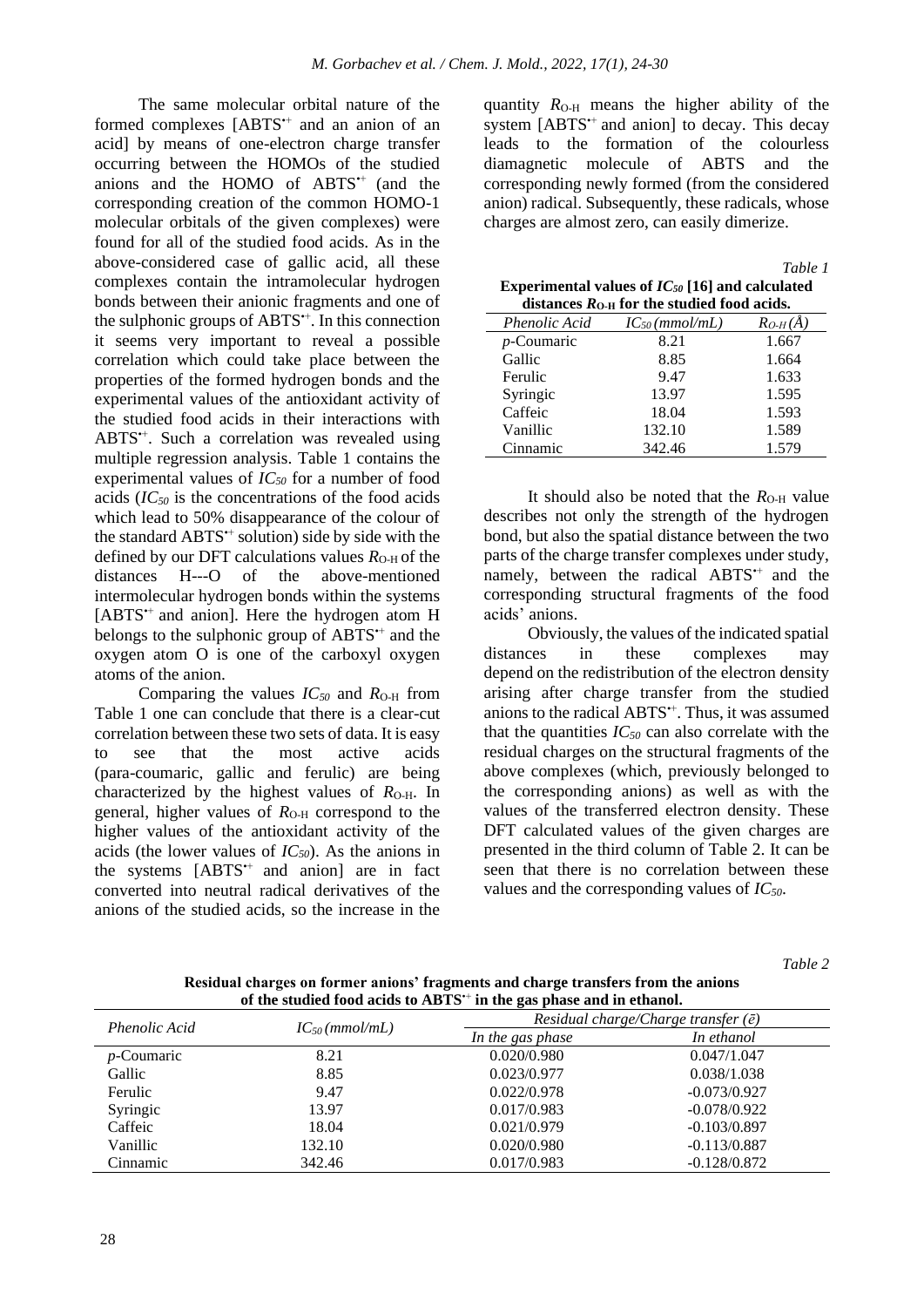However, since the charge distribution in the studied complexes can also be influenced by the used solvent [5] all DFT calculations were performed once again taking into account the solvent: ethanol [16]. The recalculated in this way values of the residual charges and the corresponding charge transfers from the anions to ABTS<sup>++</sup> are given in the fourth column of Table 2. One can see that now there is the clear-cut correlation between these calculated electronic parameters and the *IC<sup>50</sup>* values. At the same time, no correlation was found between the *IC<sup>50</sup>* values and the energy parameters describing the formation of the studied charge transfer complexes from their constituent parts.

Thus, basing on the above DFT computational results, one can conclude that the mechanism of the interaction of the studied food acids with ABTS<sup>++</sup> can be called 'quasi-SPLET'. Here the prefix 'quasi' was used as the primary transfer of protons takes place from the neutral molecules of these acids to molecules of the solvents (ethanol and water; see [16]). Further, the newly formed anions of the acids give back their electrons to the ABTS<sup>++</sup> radicals. Earlier (see our work [17]) a similar situation was also found for the reaction of dihydroxyfumaric acid with the stable radical DPPH'.

The results of the present work are in good agreement with the data of the previous theoretical work devoted to the study of the antioxidant activity of thiaflavans based on their reaction with the  $ABTS^+$  radical-cation [18]. According to the previously reported data, the DFT B3LYP calculations performed in polar media demonstrates that for the given reaction the SPLET mechanism is more preferable [18]. Moreover, for thiaflavan radicals, which are formed in the process of this reaction, distribution of their spin atomic density (and, therefore, their atomic charges) changes significantly when passing from calculations in the gas phase to calculations taking into account the solvents (water or benzene). These results of the work [18] also agree with the data presented in Table 2 of the present study.

### **Conclusions**

Basing on the DFT calculations one can draw the following conclusions. The interaction between the neutral molecules of the studied food acids and the cation-radical ABTS•+ does not lead to any charge transfer from these molecules onto ABTS<sup>\*+</sup>. However, in the case when the anions of these acids interact with one of the two sulphonic groups of  $ABTS^+$  (forming the corresponding hydrogen bonds), there is practically complete electronic charge transfer from these anions onto ABTS<sup>+</sup>. Basing on the defined geometry parameters of the above hydrogen bonds (the bond length O···H) it was revealed the clear-cut correlation between these lengths and the experimental values of the antioxidant activity of the food acids under study. The DFT calculations, by taking into account the solvent (ethanol), revealed the second clear-cut correlation between the studied activity and the summarized residual charges on the structural fragments arisen from the anions of the studied food acids after the formation of their charge transfer complexes with ABTS<sup>+</sup>, as well as with the values of the transferred electron density. The found correlations can serve as the tools for the evaluation of antioxidant activity (in the  $ABTS^+$  assay) of new food acids which differ from the studied ones.

It was clarified that namely the one-electron transfer occurring from the HOMOs of the anions of the studied food acids to the HOMO of ABTS<sup>++</sup> (accompanied by the formation of the bonded double occupied HOMO-1 molecular orbitals of the formed complexes) is responsible for the formation of the studied complexes between the above anions and ABTS\*<sup>+</sup>.

## **Funding**

This work was carried out within the project (no.: 20.80009.5007.27) "Physico-chemical mechanisms of redox processes with electron transfer involved in vital, technological and environmental systems".

### **References**

1. Kiokias, S.; Proestos, C.; Oreopoulou, V. Phenolic acids of plant origin—A review on their antioxidant activity in vitro (O/W Emulsion Systems) along with their in vivo health biochemical properties. Foods, 2020, 9(4), 534, pp. 1−22.

DOI: <https://doi.org/10.3390/foods9040534>

- 2. Amorati, R.; Pedulli, G.F.; Cabrini, L; Zambonin, L; Landi, L. Solvent and pH effects on the antioxidant activity of caffeic and other phenolic acids. Journal of Agricultural and Food Chemistry, 2006, 54(8), pp. 2932−2937. DOI:<https://doi.org/10.1021/jf053159+>
- 3. Choe, E.; Min, D.B. Mechanisms of antioxidants in the oxidation of foods. Comprehensive Reviews in Food Science and Food Safety, 2009, 8(4), pp. 345−358. DOI: [https://doi.org/10.1111/j.1541-](https://doi.org/10.1111/j.1541-4337.2009.00085.x) [4337.2009.00085.x](https://doi.org/10.1111/j.1541-4337.2009.00085.x)
- 4. Chen, Y.; Xiao, H.; Zheng, J.; Liang, G. Structurethermodynamics-antioxidant activity relationships of selected natural phenolic acids and derivatives: An experimental and theoretical evaluation. PLOS ONE, 2015, 10(3), e0121276, pp. 1−20. DOI: <https://doi.org/10.1371/journal.pone.0121276>
- 5. Chen, Y.; Yang, J.; Ma, L.; Li, J.; Shahzad, N.; Kim, C.K. Structure - antioxidant activity